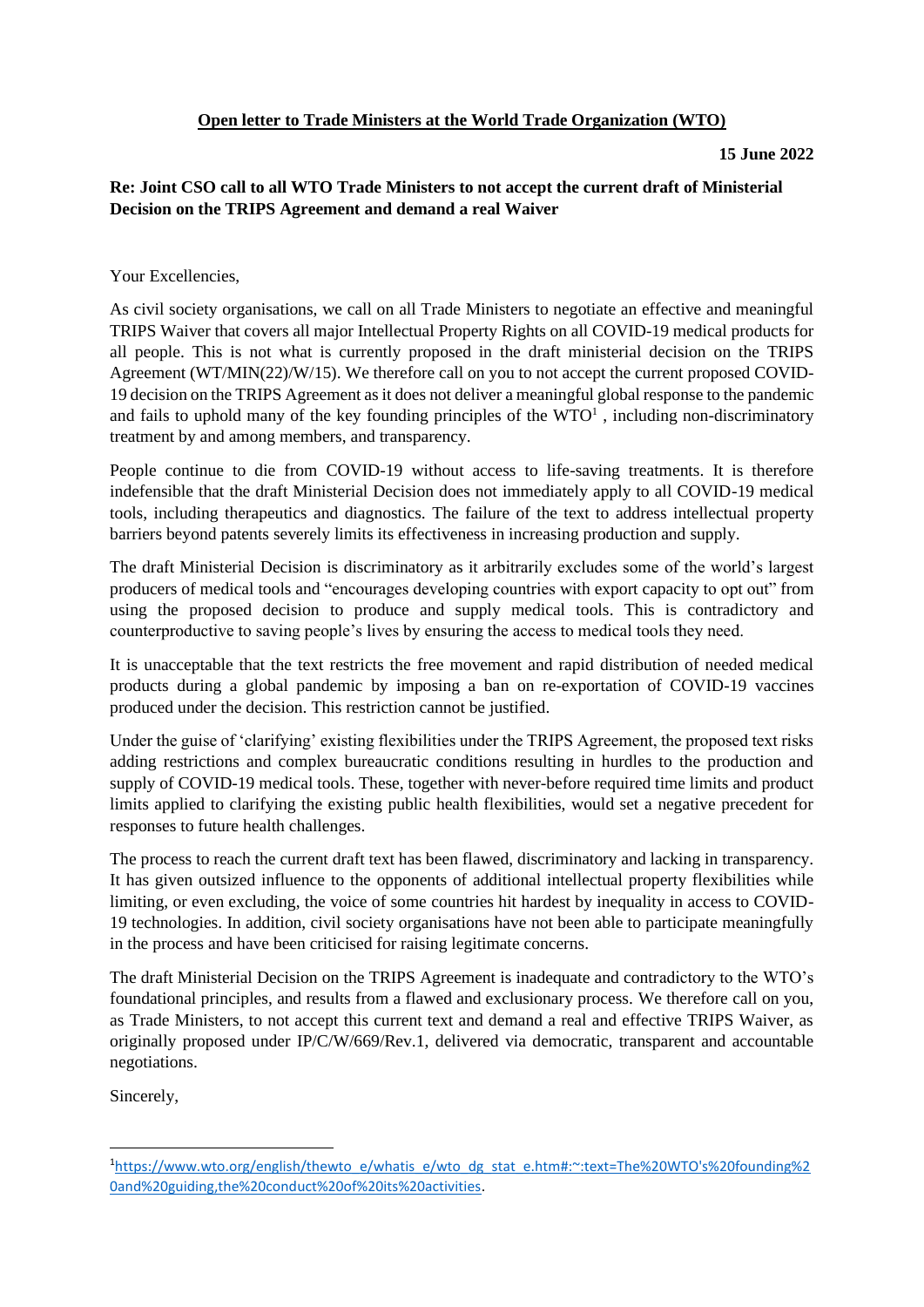ABIA (Associação Brasileira Interdisciplinar de AIDS) access to medicines ireland Access to Medicines Research Group ACT Alliance EU Action against AIDS Germany ActionAid Australia Activist Education and Development Centre (AEDC) Advocates of hope for community AEDC Afrocab Treatment Access Partnership AGANIM - Associação de Gays e Amigues de Mesquita, Nova Iguaçu e RJ AHF Mexico AIDS Access Foundation AKCC Albergue las Memorias Asociacion Civil Ambassadors for youths and Reproductive program Americas TB Coalition Amnesty International Anaids Artb Mexico Asociación por un acceso justo al medicamento, AAJM, Spain Associação brasileira interdisciplinar de AIDS Association for Proper Internet Governance Association of Positive Youth Living with HIV/AIDS in Nigeria (APYIN) Association of Women of Southern Europe AFEM Australian Fair Trade and Investment Network BEYOND INITIATIVE FOR SOCIAL CONCERN -KENYA Both ENDS Brazilian Interdisciplinary Aids Association (ABIA) Bread for the World BUKO Pharma-Kampagne Cancer Alliance Cancer alliance CAPI CCC men support group Center Tolerance and Peace Centro de Estudios Legales y Sociales (CELS) Child Way Uganda Children Rights Information Network-Kenya **CITAMplus** CITIZEN HEALTH INITIATIVE. Coalition for Health Promotion and Social Development (HEPS Uganda) Coalition of Women Living with HIIV in Malawi Coalizione Italiana per le Libertà e i Diritti civili (Italian Coalition for Civil Liberties and Rights - CILD) Compromiso Universitario por la Salud A.C. Consilium Scientific Consumer Associatyion the Quality of Life-EKPIZO **CONTENTATIVA** DAWN (Development Alternatives with Women for a New Era) Deutsche Allianz Klimawandel und Gesundheit e.V. - KLUG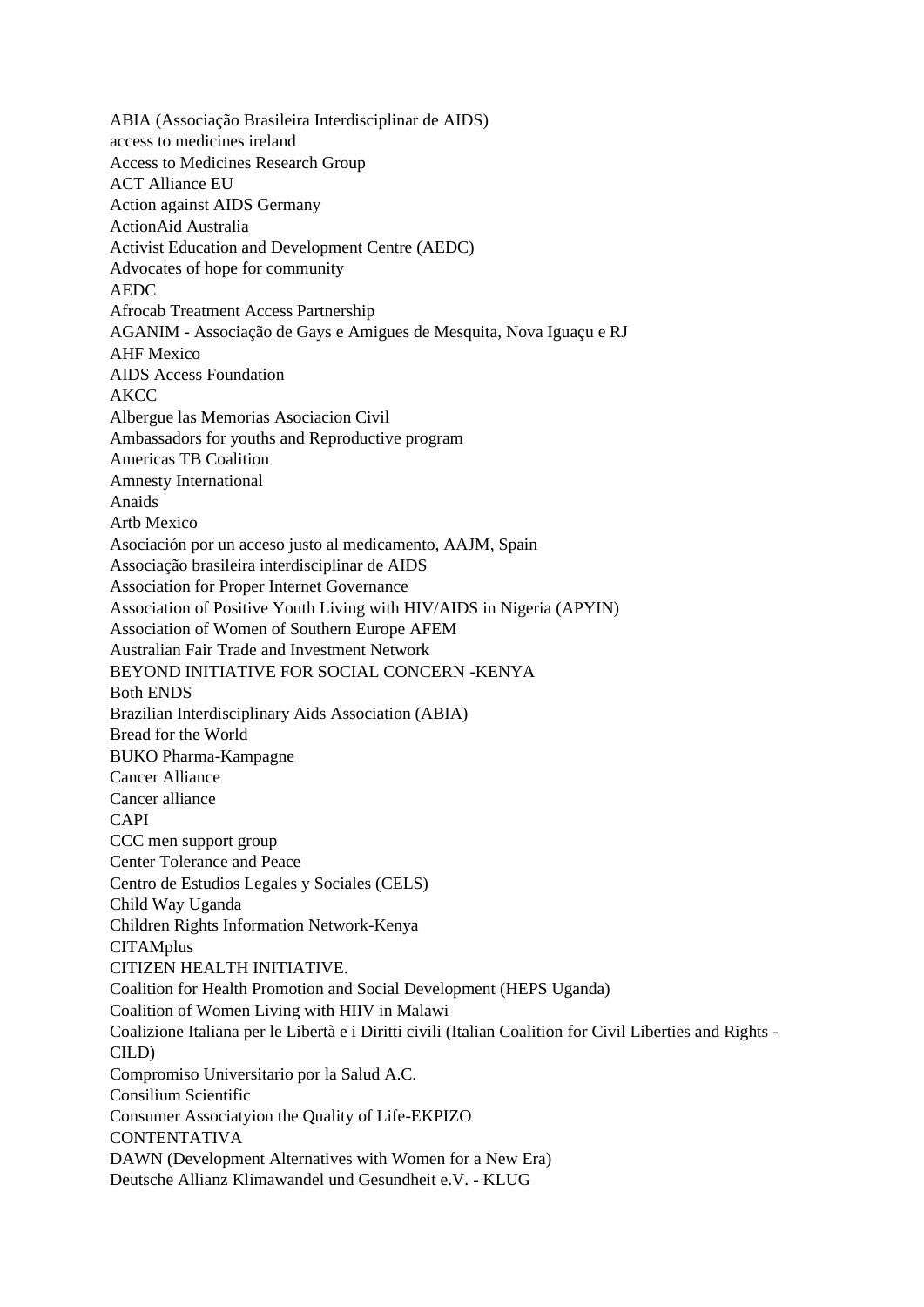Discordant couple's welfare group Doctors for Vaccine Equity Drugs For Neglected Diseases Initiative - DNDi ELIMISHA VIJANA INIATIVE Federação Nacional doe Farmacêuticos Focus on the Global South Forum Umwelt und Entwicklung Foundation for Integrative AIDS Research (FIAR) Fundación IFARMA FUNSALBARME Global Citizen Global Health Advocates Global Humanitarian Progress Corporation GHP Corp Global Justice Now Global Network of People Living with HIV (GNP+) GongGam Human Rights Law Foundation Grupo de Amigos con Vih AC Grupo de Trabalho sobre Propriedade intelectual GTPI Gubio Community Progressive Initiative, Gubio Health GAP Health Justice Initiative - South Africa Health Poverty Action Human Rights Watch **ICHANGE** Indonesia for Global Justice (IGJ) Initiative for Social and Economic Rights Intenational community of women living with HIV -kenya chapter International Trade Union Confederation International Treatment Preparedness Coalition (ITPC) Global IT for Change Just Treatment Kenya county government workers union Kenya Legal & Ethical Issues Network on HIV and AIDS Kenya National Constitution Rights Intergeated Centre -Leadership Kenya Treatment Access Movement-KETAM Kisumu sexworkers Aliance KLUG - German Climate and Health Alliance KUBORESHA-AFRICA LIMITED Lean on Me Foundation Living bread widows and widowers organisation LoDDCA Lydia Njeri foundation Medical impact medico international Médicos del Mundo Member of the German Bundestag, DIE LINKE Mentors Youth Alliance Mombasa Women for Peace Movement Law Lab - Global Network of Movement Lawyers MSF Access Campaign Mwamba orphan education center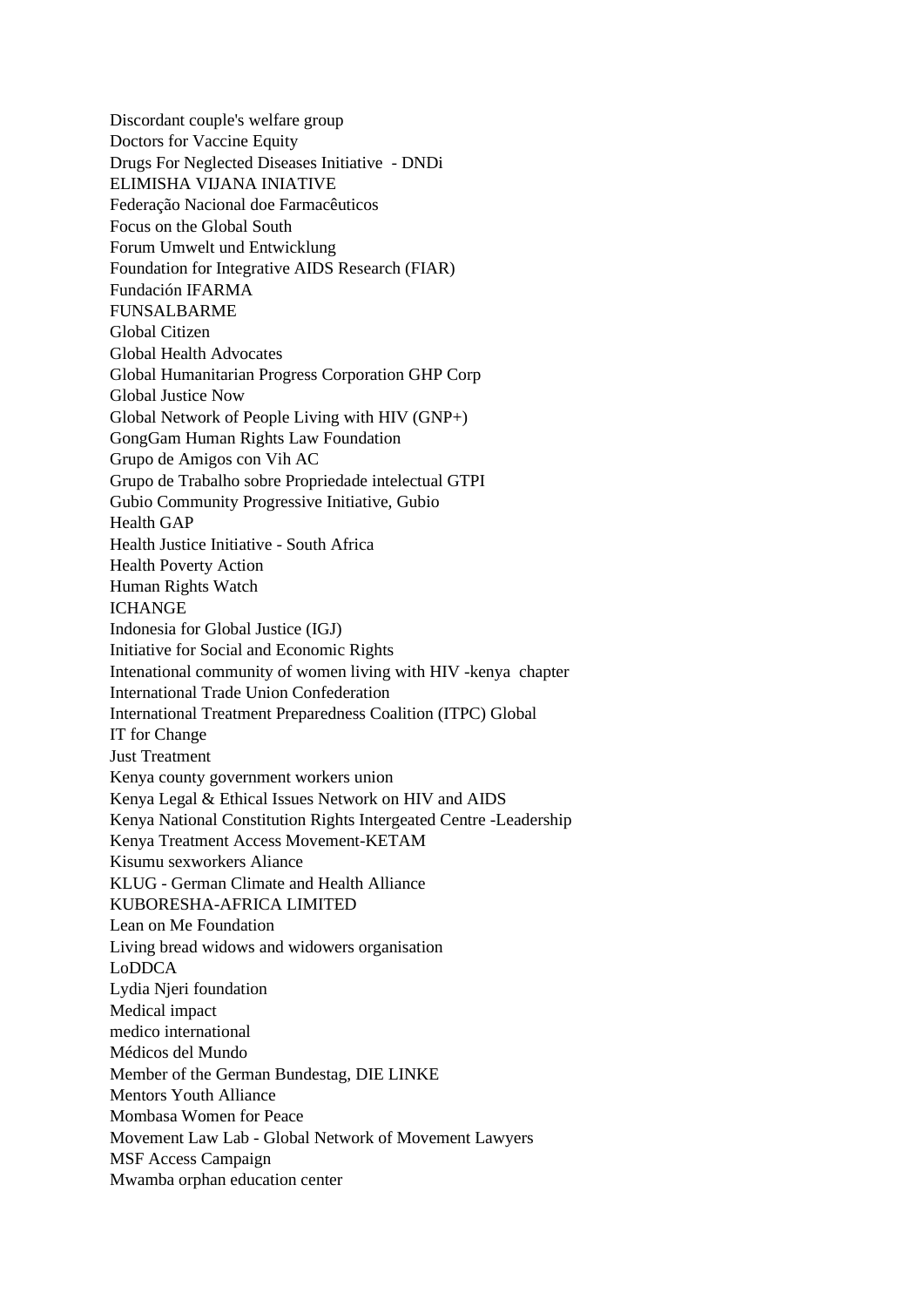Nakuru women peace and security Nelson Mandela Foundation Nelson Mandela TB HIV Community Information CBO NEPHAK NEPOTEHC (Network of Post Test HIV and Aids Community Organization) Network for Empowerment in Rural Areas and Townships (NERAT) Network of TB Champions Kenya Nurture Culture Society Kenya Oxfam Pacific Network on Globalisation Pamoja TB group People's health movement People's Health Movement South Africa People's Vaccine Alliance Pharmaceutical Accountability Foundation PLAN Health Advocacy and Development Foundation Public Eye Public Services International Rekat Peduli Indonesia Foundation Réseau Accès aux Médicaments Essentiels Rethink Trade Salud por Derecho Salud y Farmacos USA Samaritan care and Support initiative Section27 SMIT TB Patients Association, Moldova Southern and East African Trade Institute (SEATINI South Africa) St Columba's Presbyterian Church Hatfield Stop TB partnership Kenya Stop TB Partnership Kenya STOP TB PARTNERSHIP-KENYA **STOPAIDS** SumOfUs Sundial Merchants Swaziland Migrant Mineworkers Association Talaku TALAKU COMMUNITY ORGANIZATION TENDER AND CARE OF PLHIV JENYA TORRO CENTER FOR CARE AND SUPPORT FOR ADOLESCENTS CHILDREN AND WOMEN Trade Justice Education Fund Treatment Action Group Tuberculosis Social Observatory Mexico Uniting Church in Australia, Synod of Victoria and Tasmania Universal Relief Foundation Universities Allied for Essential Medicines Verein demokratischer Pharmazeutinnen und Pharmazeuten VdPP Wemos Women fighting AIDS in Kenya Women in peace network Women's rights Advancement and protection alternative WRAPA World Vision Deutschland e.V.